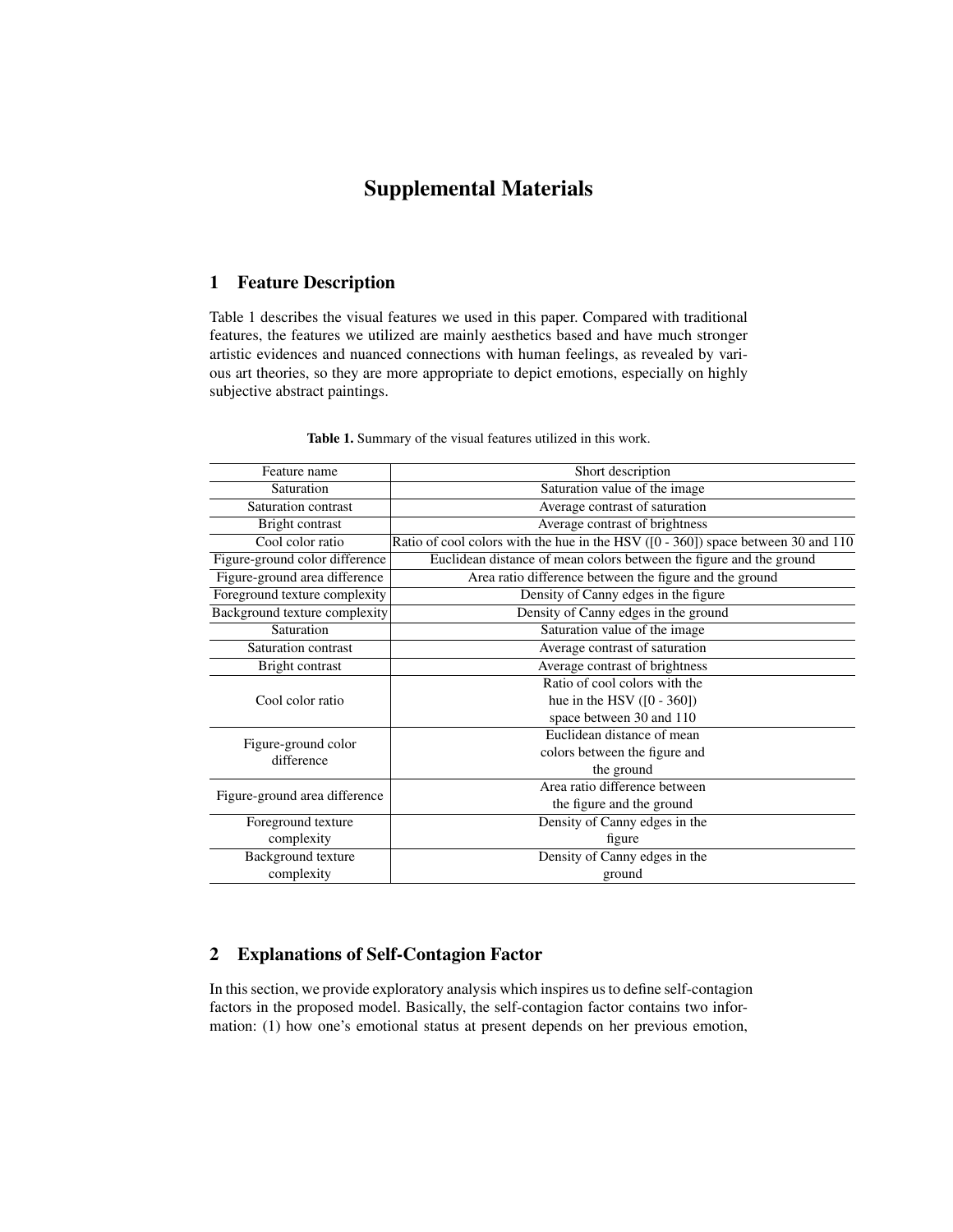and (2) how this dependency change over time. For better explanations, we conduct two kinds of experiments below.

#### 2.1 The Influence of Time Dependency



Fig. 1. Time dependency analysis.

Our emotions arise when stimuli appear, and evolve as time goes by. The emotions thus stimulated may last for a period of time, short or long. This correlation is defined as emotional time dependency. We conduct an experiment to justify whether this dependency also exists on image social networks.

Based on the problem definition, user  $v_i$ 's emotional status at time  $t-1$  is denoted as  $y_{i,t-1}$  and user  $v_i$ 's emotional status at time t is denoted as  $y_{i,t}$ . If the user's emotional status at time t remains the same as it is at time  $t - 1$ , it might be possibly attributed to the emotional time dependency. Taking "happiness" as an example, the degree of the emotional time dependency between t and  $t - 1$  can be defined as follows:

$$
P(Happiness, t, t-1) = \frac{Happiness(t, t-1)}{Happiness(t-1)}
$$
(1)

The above formula is in the form of the conditional probability. The denominator refers to the number of users feeling happy at time  $t-1$ , and the numerator refers to the number of users feeling happy at both time  $t - 1$  and time t. It indicates that the larger the value of the conditional probability, the stronger the emotional time dependency.

The observation results are visualized in Figure 1. We can see that emotional time dependency decreases as time dates back, for all kinds of emotions. Also, different emotions have different emotion regression patterns. As shown in Figure 1, while other emotions fade away with time, the feeling of "disgust" fluctuates, which means that once a user is disgusted, the user will probably recall the feeling several days later.

Then we analyze the duration of different emotions. Figure 2 exhibits the results. As can be seen from the figure, "happiness" lasts for the longest period of time – almost a week. "Surprise","fear" and "sadness" come second. "Anger" and "disgust" last for the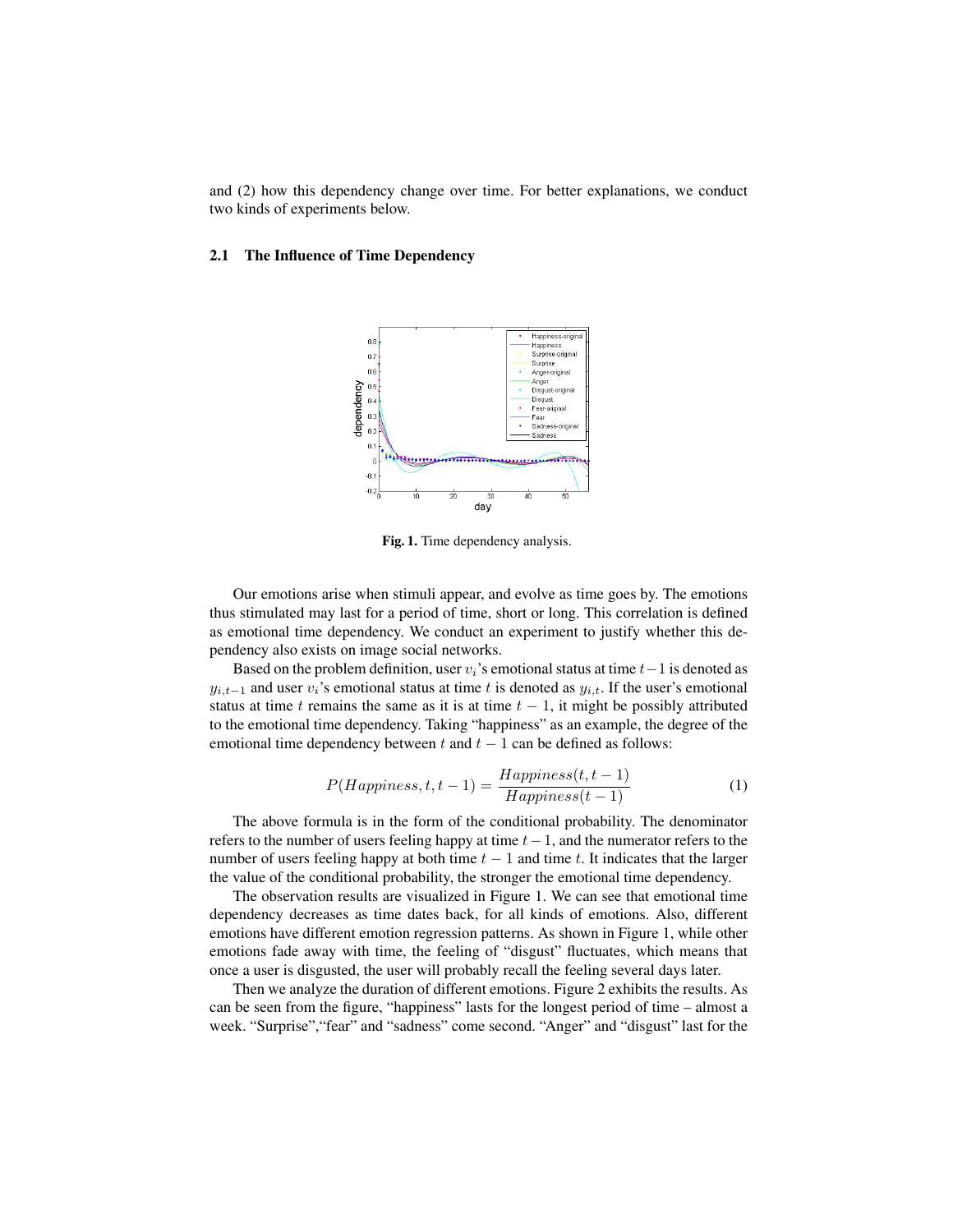

Fig. 2. Time duration analysis.

shortest period of time, just two or three days. The results indicate that positive emotions last longer, while negative emotions disappear more quickly, which corresponds to the findings of studies on the mobile social networks.

- The emotions fade away as time goes by, except for *disgust* which fluctuates.
- Positive emotions has a longer duration than negative emotions.



Fig. 3. Emotion transformation analysis.

### 2.2 The Influence of Previous Emotional Status

Besides the influence of emotion time dependency, which considers the duration of previous emotions, we are also interested in how likely it is that a user's emotion switch from a positive one to a negative one, or from a negative one to a positive one. Thus we calculate the probability of the users' emotion transformation.